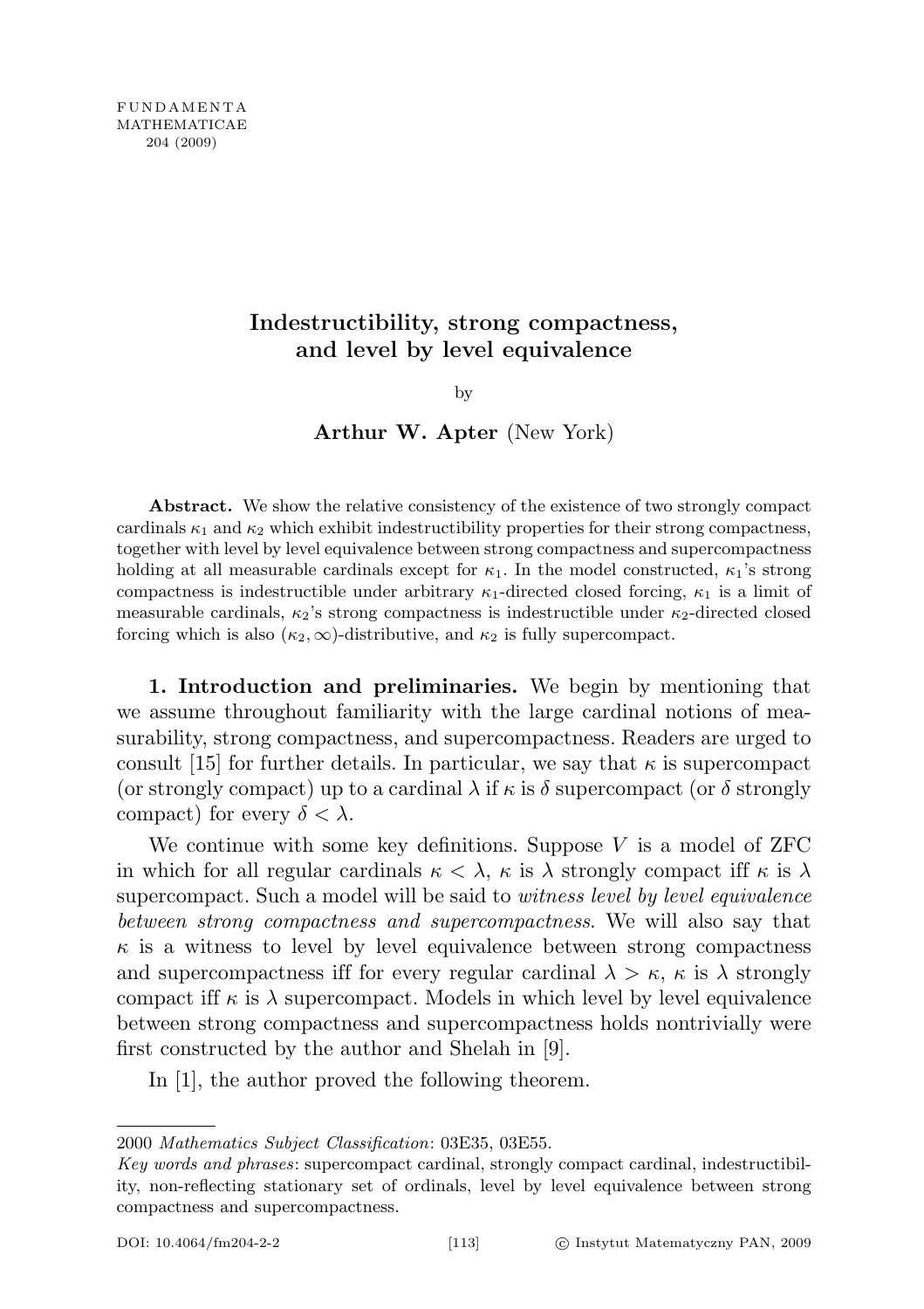THEOREM 1. Assume that  $V \models ZFC + GCH$  satisfies the properties:

- $K \neq \emptyset$  is the class of supercompact cardinals.
- Level by level equivalence between strong compactness and supercompactness holds for every measurable cardinal.
- $\kappa$  is the least supercompact cardinal.

There is then a partial ordering  $\mathbb{P} \in V$  such that  $V^{\mathbb{P}} \models ZFC$  satisfies the properties:

- $\kappa$  is the least strongly compact cardinal.
- $\bullet$   $\kappa$  is a limit of measurable cardinals but is not supercompact.
- $\mathcal{K} \{\kappa\}$  is the class of supercompact cardinals.
- Level by level equivalence between strong compactness and supercompactness holds for every measurable cardinal except for  $\kappa$ .
- $\kappa$ 's strong compactness is indestructible under  $\kappa$ -directed closed forcing.

Note that by construction, in the model for Theorem 1,  $\kappa$  is the only strongly compact cardinal exhibiting any sort of nontrivial indestructibility properties. Thus, one may wonder whether it is possible to have a model containing more than one strongly compact cardinal in which each strongly compact cardinal exhibits indestructibility properties for its strong compactness and level by level equivalence between strong compactness and supercompactness holds nontrivially at every measurable cardinal which is not strongly compact.

The purpose of this paper is to provide an affirmative answer to the above question. Specifically, we prove the following theorem.

THEOREM 2. Suppose that  $V \models$  "ZFC +  $\kappa_1 < \kappa_2$  are supercompact". There is then a model  $\overline{V} \models ZFC$  satisfying the properties:

- $\kappa_1$  is a non-supercompact strongly compact cardinal which is a limit of measurable cardinals.
- $\kappa_2$  is supercompact.
- No cardinal less than or equal to  $\kappa_1$  is supercompact up to an inaccessible cardinal.
- No cardinal is supercompact up to a measurable cardinal.
- Level by level equivalence between strong compactness and supercompactness holds for every measurable cardinal except for  $\kappa_1$ .
- $\kappa_1$  and  $\kappa_2$  are the first two strongly compact cardinals.
- $\kappa_1$ 's strong compactness is indestructible under arbitrary  $\kappa_1$ -directed closed forcing.
- $\kappa_2$ 's strong compactness is indestructible under  $\kappa_2$ -directed closed forcing which is also  $(\kappa_2, \infty)$ -distributive.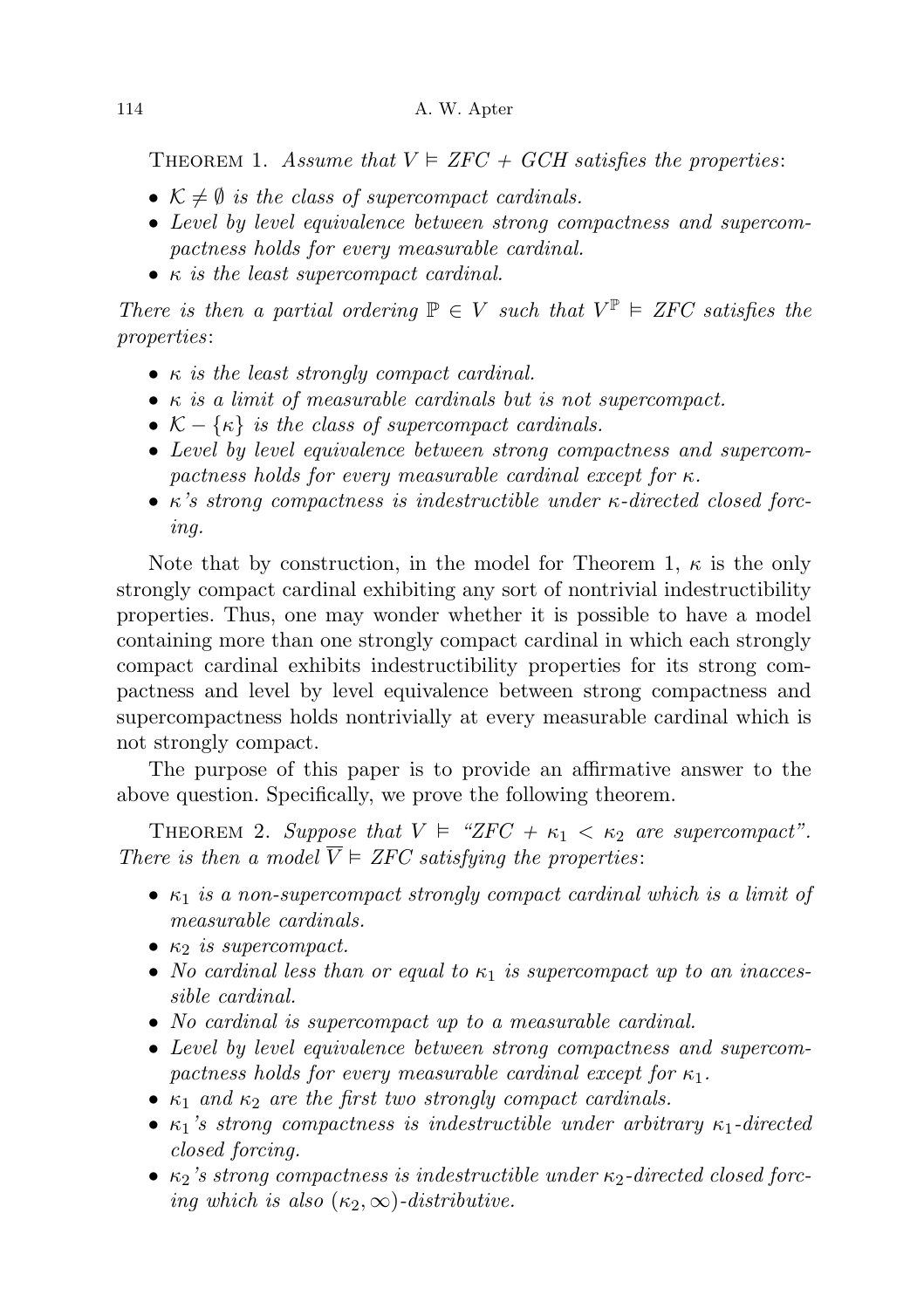We take this opportunity to make two remarks concerning Theorem 2. Note that Theorem 5 of Apter–Hamkins [6] indicates that if  $\kappa$  is indestructibly supercompact (in Laver's sense of [17], i.e.,  $\kappa$ 's supercompactness is indestructible under arbitrary  $\kappa$ -directed closed forcing) and level by level equivalence between strong compactness and supercompactness holds, then no cardinal  $\lambda > \kappa$  is  $2^{\lambda}$  supercompact. This is in stark contrast to Theorem 2, which not only tells us, as Theorem 1 does, that level by level equivalence between strong compactness and supercompactness can hold nontrivially both below and above a cardinal  $\kappa_1$  which is indestructibly strongly compact (in the sense of Apter–Gitik [4], i.e.,  $\kappa_1$ 's strong compactness is indestructible under arbitrary  $\kappa_1$ -directed closed forcing) but that there can be in addition a supercompact cardinal (namely  $\kappa_2$ ) greater than  $\kappa_1$  whose strong compactness is highly indestructible. Also, since in  $\overline{V}$ , it is the case that no cardinal is supercompact up to a measurable cardinal,  $\kappa_2$  of necessity must be the only supercompact cardinal in  $\overline{V}$ , and  $\overline{V}$  does not contain a measurable cardinal greater than  $\kappa_2$ .

We now very briefly give some preliminary information concerning notation and terminology. When forcing,  $q \geq p$  means that q is stronger than p. For  $\alpha < \beta$  ordinals,  $(\alpha, \beta)$ ,  $(\alpha, \beta)$ , and  $[\alpha, \beta)$  are as in standard interval notation. For  $\kappa$  a cardinal,  $\mathbb{P}$  is  $\kappa$ -directed closed if every directed set of conditions of cardinality less than  $\kappa$  has an upper bound. P is  $\kappa$ -strategically closed if in the two-person game in which the players construct an increasing sequence of conditions  $\langle p_{\alpha} | \alpha \leq \kappa \rangle$ , where player I plays odd stages and player II plays even and limit stages, player II has a strategy ensuring the game can always be continued. P is  $\prec \kappa\text{-}strategy$  closed if in the two-person game in which the players construct an increasing sequence of conditions  $\langle p_\alpha | \alpha \langle \kappa \rangle$ , where player I plays odd stages and player II plays even and limit stages, player II has a strategy ensuring the game can always be continued. P is  $(\kappa, \infty)$ -distributive if given a sequence  $\langle D_{\alpha} | \alpha \langle \kappa \rangle$  of dense open subsets of  $\mathbb{P}, \bigcap_{\alpha < \kappa} D_{\alpha}$  is also a dense open subset of  $\mathbb{P}$ . Note that if  $\mathbb P$  is  $(\kappa,\infty)$ -distributive, then forcing with  $\mathbb P$  adds no new subsets of  $\kappa$ . If G is V-generic over  $\mathbb{P}$ , we will abuse notation slightly and use both  $V[G]$  and  $V^{\mathbb{P}}$  to indicate the universe obtained by forcing with  $\mathbb{P}$ . We will, from time to time, confuse terms with the sets they denote and write  $x$ when we actually mean  $\dot{x}$  or  $\ddot{x}$ , especially when x is in V or is a variant of G.

We recall for the benefit of readers the definition given by Hamkins in Section 3 of [14] of the lottery sum of a collection of partial orderings. If  $\mathfrak A$  is a collection of partial orderings, then the *lottery sum* is the partial ordering  $\oplus \mathfrak{A} = {\{\langle \mathbb{P}, p \rangle \mid \mathbb{P} \in \mathfrak{A} \text{ and } p \in \mathbb{P} \} \cup \{0\},\}$  ordered with 0 below everything and  $\langle \mathbb{P}, p \rangle \leq \langle \mathbb{P}', p' \rangle$  iff  $\mathbb{P} = \mathbb{P}'$  and  $p \leq p'$ . Intuitively, if G is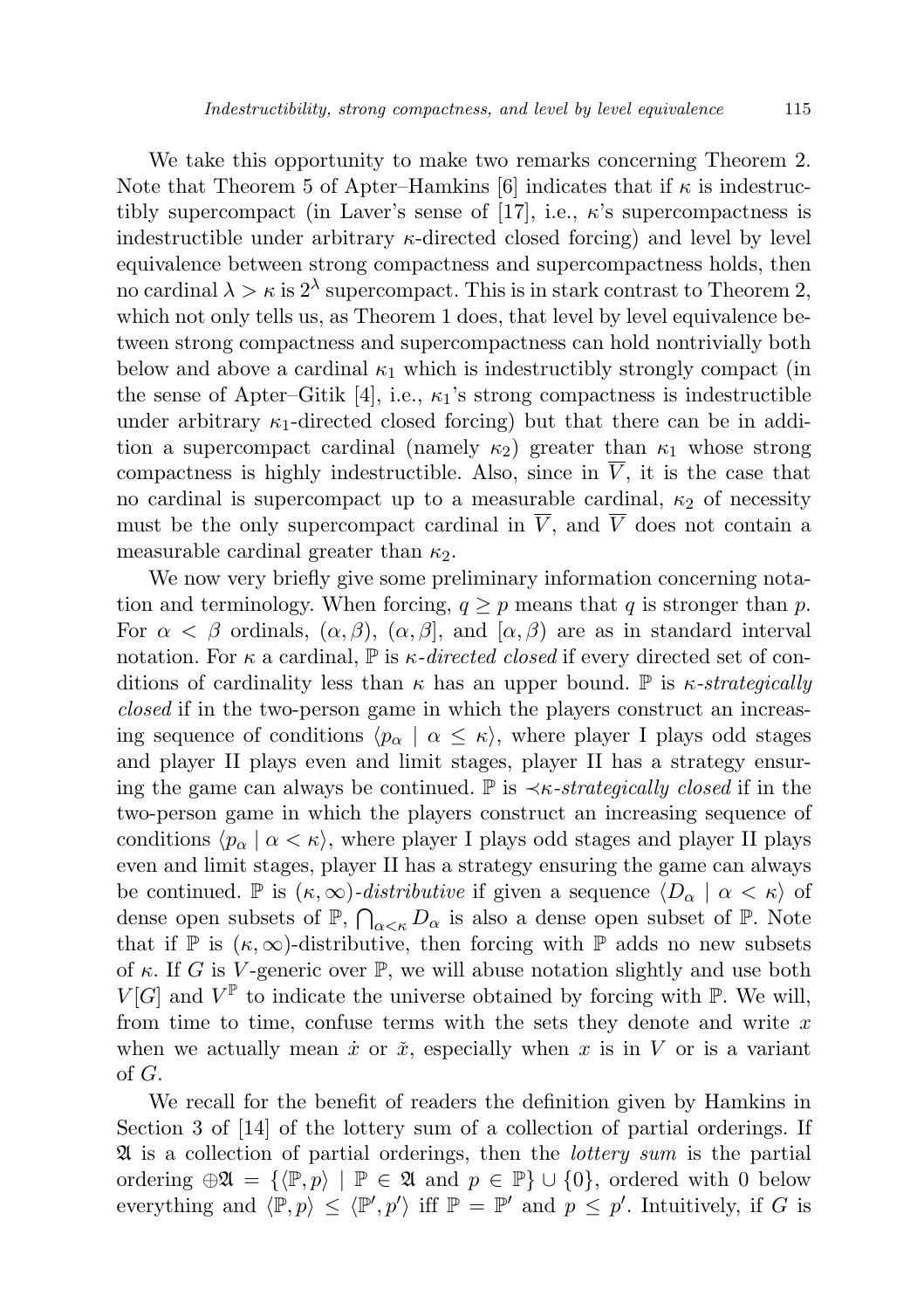V-generic over  $\oplus \mathfrak{A}$ , then G first selects an element of  $\mathfrak{A}$  (or as Hamkins says in [14], "holds a lottery among the posets in  $\mathfrak{X}$ ") and then forces with it  $(1)$ .

A corollary of Hamkins' work on gap forcing found in [12] and [13] will be employed in the proof of Theorem 2. We therefore state as a separate theorem what is relevant for this paper, along with some associated terminology, quoting from [12] and [13] when appropriate. Suppose  $\mathbb P$  is a partial ordering which can be written as  $\mathbb{Q} * \mathbb{R}$ , where  $|\mathbb{Q}| < \delta$ ,  $\mathbb{Q}$  is nontrivial, and  $\Vdash_{\mathbb{Q}}$  " $\dot{\mathbb{R}}$  is  $\delta$ -strategically closed". In Hamkins' terminology of [12] and [13],  $\mathbb{P}$ admits a gap at  $\delta$ . In Hamkins' terminology of [12] and [13],  $\mathbb P$  is mild with respect to a cardinal  $\kappa$  iff every set of ordinals x in  $V^{\mathbb{P}}$  of size less than  $\kappa$  has a "nice" name  $\tau$  in V of size less than  $\kappa$ , i.e., there is a set y in V,  $|y| < \kappa$ , such that any ordinal forced by a condition in  $\mathbb P$  to be in  $\tau$  is an element of  $y$ . Also, as in the terminology of [12], [13], and elsewhere, an embedding  $j : \overline{V} \to \overline{M}$  is amenable to  $\overline{V}$  when  $j \nvert A \in \overline{V}$  for any  $A \in \overline{V}$ . The specific corollary of Hamkins' work from [12] and [13] we will be using is then the following.

THEOREM 3 (Hamkins). Suppose that  $V[G]$  is a generic extension obtained by forcing that admits a gap at some regular  $\delta < \kappa$ . Suppose further that  $j: V[G] \to M[j(G)]$  is an embedding with critical point  $\kappa$  for which  $M[j(G)] \subseteq V[G]$  and  $M[j(G)]^{\delta} \subseteq M[j(G)]$  in  $V[G]$ . Then  $M \subseteq V$ ; indeed,  $M = V \cap M[j(G)]$ . If the full embedding j is amenable to  $V[G]$ , then the restricted embedding  $j|V:V \to M$  is amenable to V. If j is definable from parameters (such as a measure or extender) in  $V[G]$ , then the restricted embedding  $j|V$  is definable from the names of those parameters in V. Finally, if  $\mathbb P$  is mild with respect to  $\kappa$  and  $\kappa$  is  $\lambda$  strongly compact in  $V[G]$  for any  $\lambda \geq \kappa$ , then  $\kappa$  is  $\lambda$  strongly compact in V.

**2.** The proof of Theorem 2. Let  $V \models$  "ZFC +  $\kappa_1 < \kappa_2$  are supercompact". By first using the folklore result that GCH can be forced while preserving all ground model supercompact cardinals, then forcing as in [9], and then both taking the appropriate submodel and renaming cardinals if necessary, we slightly abuse notation and also assume in addition that  $V \models ZFC + GCH$  satisfies the properties:

• Level by level equivalence between strong compactness and supercompactness holds.

 $(1)$  The terminology "lottery sum" is due to Hamkins, although the concept of the lottery sum of partial orderings has been around for quite some time and has been referred to at different junctures via the names "disjoint sum of partial orderings," "side-by-side forcing," and "choosing which partial ordering to force with generically."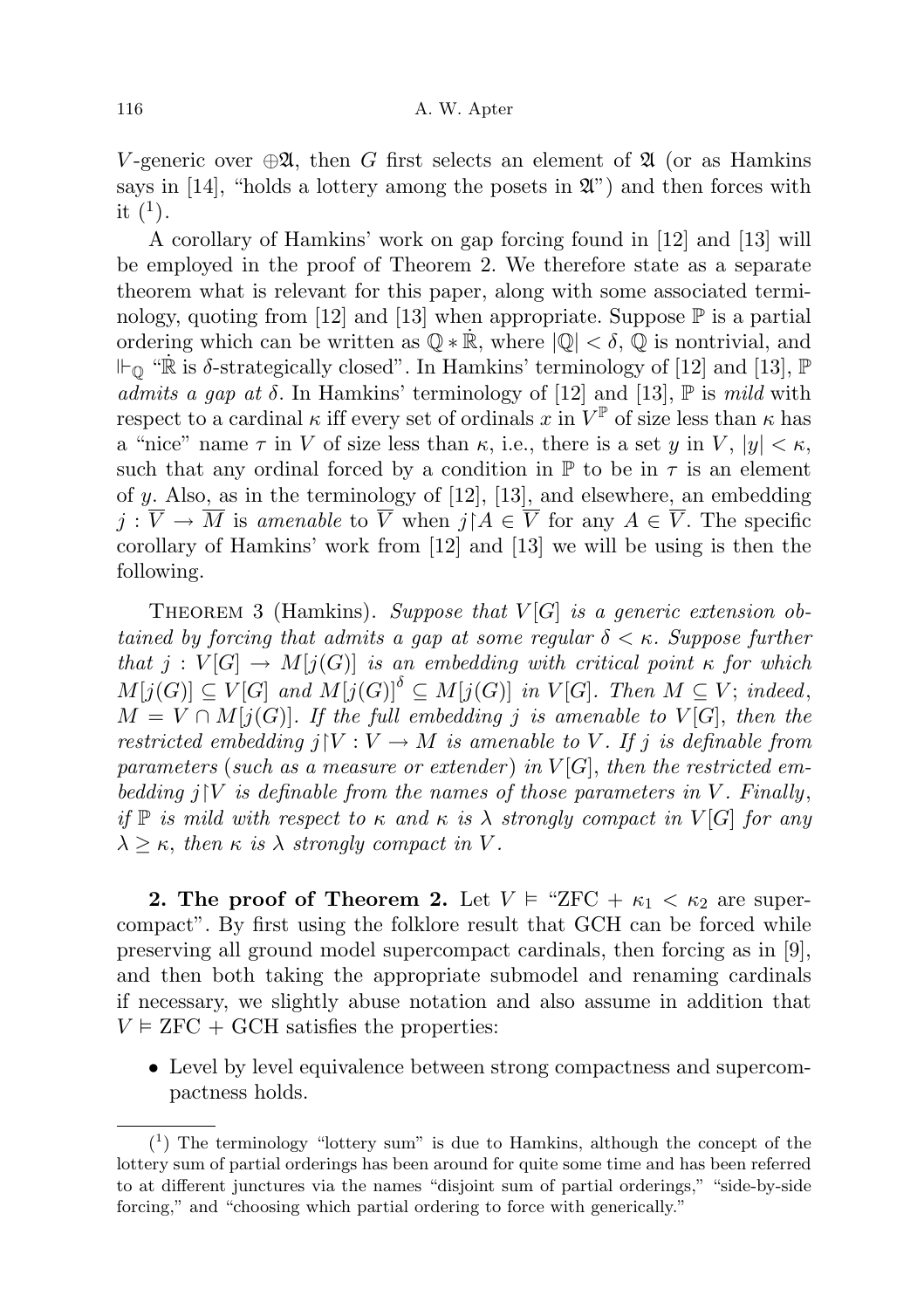- No cardinal greater than  $\kappa_1$  is supercompact up to a measurable cardinal.
- $\kappa_1$  and  $\kappa_2$  are both the first two strongly compact and supercompact cardinals.

The partial ordering  $\mathbb{P}^*$  of Theorem 1 may be defined with respect to  $\kappa_1$ so as to have cardinality  $\kappa_1$  and so that after forcing with  $\mathbb{P}^*$ , no cardinal less than or equal to  $\kappa_1$  is supercompact up to an inaccessible cardinal. Consequently, if we now force with  $\mathbb{P}^*$  and once again slightly abuse notation and denote the resulting generic extension by  $V$ , then by standard arguments and the work of [1] and Lévy–Solovay [18], we may assume that  $V \models ZFC$ satisfies the properties:

- $\kappa_1$  is the least strongly compact cardinal.
- $\kappa_1$  is a limit of measurable cardinals but is not supercompact.
- $\kappa_1$  is indestructibly strongly compact.
- Level by level equivalence between strong compactness and supercompactness holds for every measurable cardinal except for  $\kappa_1$ .
- GCH holds for every cardinal greater than or equal to  $\kappa_1$ .
- $\kappa_2$  is both supercompact and the second strongly compact cardinal.
- No cardinal greater than  $\kappa_1$  is supercompact up to a measurable cardinal.
- No cardinal less than or equal to  $\kappa_1$  is supercompact up to an inaccessible cardinal.

The strategy in proving Theorem 2 will be to adjust in a suitable way our proof of Theorem 1 of [3]. More specifically, we will redefine the partial ordering used to prove the aforementioned theorem so as to add non-reflecting stationary sets of ordinals of high enough cofinality (namely  $\kappa_1$ ) instead of Prikry sequences. This will destroy measurable cardinals witnessing failures of level by level equivalence between strong compactness and supercompactness, but will also allow us to preserve (unlike when a Prikry iteration is used) that  $\kappa_1$  remains a non-supercompact indestructible strongly compact cardinal. It will also allow us to employ appropriately modified arguments from [3] in the proofs of Lemmas 2.1–2.3. Whereas the proofs of Lemmas 2.4 and 2.5 will not be very difficult, the proof of Lemma 2.6 will pose the greatest technical challenge. It is the heart of the argument, and requires the use of an ingenious method developed by Sargsyan. With Lemma 2.7, which shows that  $\kappa_1$  and  $\kappa_2$  are the first two strongly compact cardinals, the proof of Theorem 2 will be complete.

In accordance with this plan of attack, the partial ordering  $\mathbb P$  used in the proof of Theorem 2 is a reverse Easton iteration of length  $\kappa_2$ , which we will index as  $\langle \langle \mathbb{P}_{\alpha}, \dot{\mathbb{Q}}_{\alpha} \rangle \mid \alpha \in [\kappa_1, \kappa_2] \rangle$ . It is a modification of the partial ordering used in [3]. Specifically,  $\mathbb{P}_{\kappa_1}$  is the partial ordering for adding a Cohen subset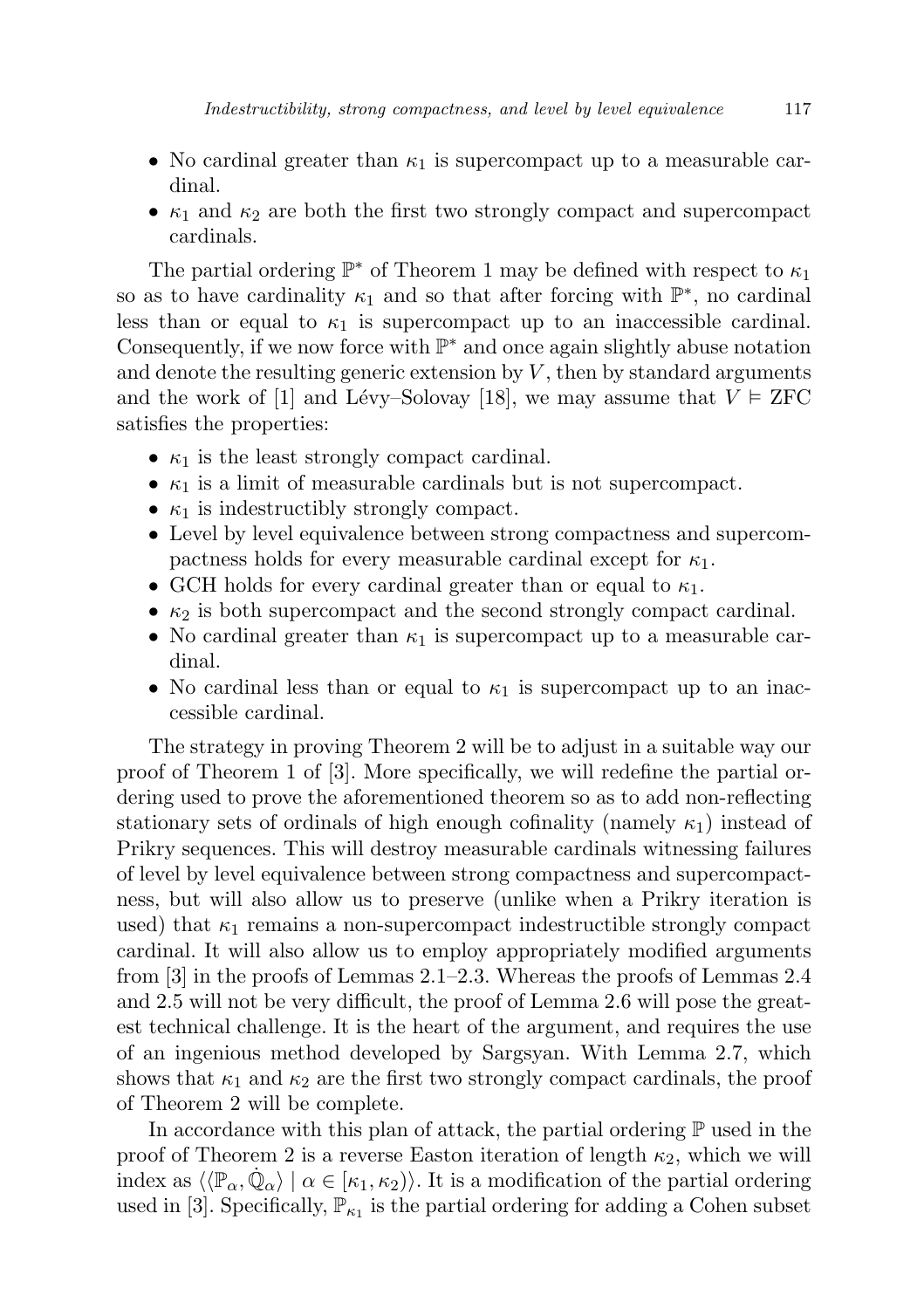of the least inaccessible cardinal greater than  $\kappa_1$ . The only nontrivial stages of forcing  $\delta \in (\kappa_1, \kappa_2)$  occur at V-measurable cardinals. At such a stage  $\delta$ ,  $\dot{\mathbb{Q}}_{\delta}$  has the form  $\dot{\mathbb{Q}}_{\delta}^0 * \dot{\mathbb{Q}}_{\delta}^1$ , where for  $\delta'$  the least measurable cardinal in V (and  $V^{\mathbb{P}_{\delta}}$  as well) greater than  $\delta$ ,  $\dot{\mathbb{Q}}_{\delta}^{0}$  is a term for the lottery sum of all δ-directed closed partial orderings which are also (δ, ∞)-distributive having rank less than  $\delta'.$  If  $\Vdash_{\mathbb{P}_\delta * \dot{\mathbb{Q}}^0_\delta}$  "Level by level equivalence between strong compactness and supercompactness fails at  $\delta$ ", then  $\dot{\mathbb{Q}}_{\delta}^1$  is a term for the partial ordering adding a non-reflecting stationary set of ordinals of cofinality  $\kappa_1$  to δ; otherwise,  $\dot{\mathbb{Q}}_{\delta}^1$  is a term for trivial forcing. (Note that a precise definition of the partial ordering for adding a non-reflecting stationary set of ordinals of cofinality  $\kappa_1$  to an inaccessible cardinal  $\gamma$  may be found in, e.g., Section 1 of [9]. A property of this partial ordering we will use in what follows is that it is both  $\kappa_1$ -directed closed and  $\prec \gamma$ -strategically closed.)

LEMMA 2.1. Suppose  $\delta \in (\kappa_1, \kappa_2)$  is measurable in V. Then  $\Vdash_{\mathbb{P}_{\delta}}$  "Level by level equivalence between strong compactness and supercompactness holds at  $\delta$ ".

*Proof.* We modify the proof of Lemma 2.1 of [3]. Since  $V \models \text{``GCH holds}$ for every cardinal greater than or equal to  $\kappa_1$ ", by standard arguments (see, e.g., the proof of Lemma 8.1 of [6]),  $\Vdash_{\mathbb{P}_{\delta}}$  " $\delta$  is a measurable cardinal". We consequently assume inductively that for every measurable cardinal  $\gamma < \delta$ ,  $\gamma \in (\kappa_1, \kappa_2)$ ,  $\Vdash_{\mathbb{P}_{\gamma}}$  "Level by level equivalence between strong compactness and supercompactness holds at  $\gamma$ ".

Let  $\lambda > \delta$  be a regular cardinal in  $V^{\mathbb{P}_{\delta}}$  such that  $\Vdash_{\mathbb{P}_{\delta}}$  " $\delta$  is  $\lambda$  strongly compact". Since by its definition,  $\mathbb{P}_{\delta}$  is forcing equivalent to a partial ordering which admits a gap below  $\delta$  and is mild with respect to  $\delta$ , by Theorem 3,  $V \models ``\delta$  is  $\lambda$  strongly compact". By our assumptions on V (including level by level equivalence between strong compactness and supercompactness for every measurable cardinal except for  $\kappa_1$ ),  $V \models$  " $\delta$  is  $\lambda$  supercompact and  $\lambda < \delta'$  (so  $\lambda$  is non-measurable)". The proof of Lemma 2.1 will therefore be complete once we have shown that  $\Vdash_{\mathbb{P}_{\delta}}$  " $\delta$  is  $\lambda$  supercompact".

To do this, fix  $j: V \to M$  an elementary embedding witnessing the  $\lambda$ supercompactness of  $\delta$ . We note that since  $j(\delta) > \lambda > \delta > \kappa_1$ , our inductive assumptions in V together with the fact that  $V \models \text{``GCH holds for every}$ cardinal greater than or equal to  $\kappa_1$ " imply that in M,  $\Vdash_{\mathbb{P}_\delta}$  " $\delta$  is a measurable cardinal and level by level equivalence between strong compactness and supercompactness holds at  $\delta$ ". Also, at stage  $\delta$  in M in the definition of  $j(\mathbb{P}_{\delta})$ ,  $(\dot{\mathbb{Q}}_{\delta})^{\tilde{M}} = (\dot{\mathbb{Q}}_{\delta}^{0})^{M} * (\dot{\mathbb{Q}}_{\delta}^{1})^{M}$ , where  $(\dot{\mathbb{Q}}_{\delta}^{0})^{\tilde{M}}$  is a term for the stage  $\delta$ lottery sum performed in the definition of  $j(\mathbb{P}_{\delta})$  and  $(\dot{\mathbb{Q}}_{\delta}^1)^M$  is a term for either trivial forcing or the forcing adding a non-reflecting stationary set of ordinals of cofinality  $j(\kappa_1) = \kappa_1$  to  $\delta$ . Thus, if we opt for trivial forcing in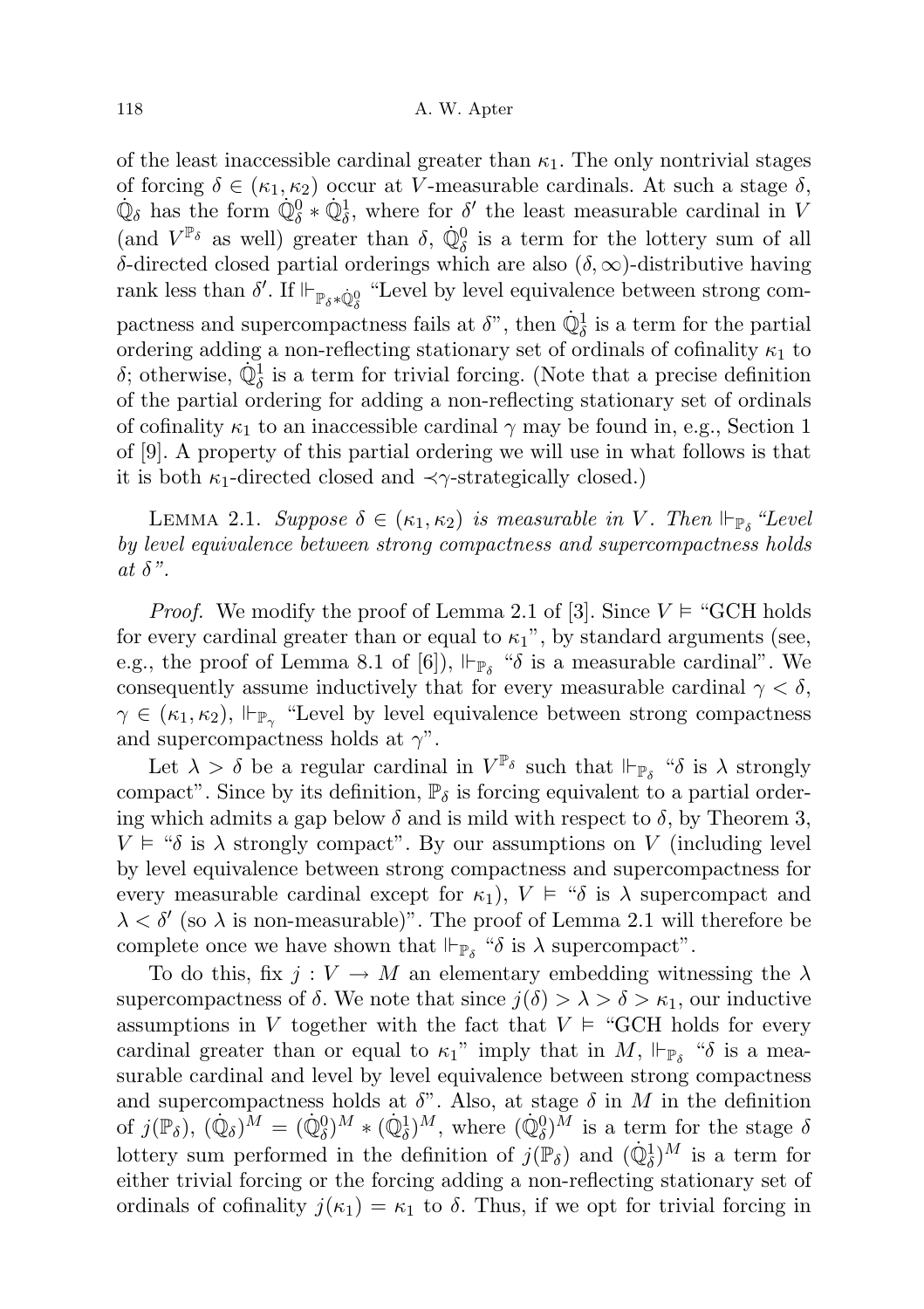the stage  $\delta$  lottery sum done in M in the definition of  $j(\mathbb{P}_{\delta})$ , our inductive assumptions also allow us to take  $(\dot{\mathbb{Q}}_{\delta}^1)^M$  as a term for trivial forcing. Consequently, above the appropriate condition in  $M$ ,  $j(\mathbb{P}_{\delta})$  is forcing equivalent to  $\mathbb{P}_{\delta} * \mathbb{P}^{**}$ , where  $\mathbb{P}^{**}$  is a term for a reverse Easton iteration of suitably closed partial orderings whose first nontrivial stage takes place well beyond λ. Since  $V \models$  "GCH holds for every cardinal greater than or equal to  $\kappa_1$ ", we may once again employ the arguments used in the proof of Lemma 8.1 of [6] to show that  $\Vdash_{\mathbb{P}_\delta}$  " $\delta$  is  $\lambda$  supercompact". This completes the proof of Lemma 2.1.  $\blacksquare$ 

LEMMA 2.2. If  $\lambda > \delta > \kappa_1$  are regular cardinals and  $V \models$  " $\delta$  is  $\lambda$ supercompact", then  $\Vdash_{\mathbb{P}_{\delta}}$  " $\delta$  is  $\lambda$  supercompact".

*Proof.* We follow the proof of Lemma 2.2 of [3]. Since  $V \models ``\delta$  is  $\lambda$  supercompact", let  $j: V \to M$  be an elementary embedding witnessing this fact. Since  $\lambda > \delta$ , by GCH in V for cardinals greater than or equal to  $\kappa_1$ ,  $M \models \text{``$\delta$ is measurable''}.$  Therefore, by Lemma 2.1 applied in  $M$ ,  $\Vdash_{\mathbb{P}_\delta}$  " $\delta$  is a measurable cardinal and level by level equivalence between strong compactness and supercompactness holds at  $\delta$ ". Consequently, the argument given in the last paragraph of the proof of Lemma 2.1 now applies to show that in V,  $\Vdash_{\mathbb{P}_{\delta}}$  " $\delta$  is  $\lambda$  supercompact". This completes the proof of Lemma 2.2.

Since in Lemma 2.2,  $\delta$  and  $\lambda$  can be arbitrary cardinals greater than  $\kappa_1$ , as in [3], it immediately follows that in  $V^{\mathbb{P}}, \kappa_2$  is supercompact.

LEMMA 2.3.  $V^{\mathbb{P}} \models$  "Level by level equivalence between strong compactness and supercompactness holds for every measurable cardinal  $\delta \in (\kappa_1, \kappa_2)$ ".

*Proof.* Suppose  $\delta, \lambda \in (\kappa_1, \kappa_2)$  and  $V^{\mathbb{P}} \models \mathfrak{A} > \delta$  is a regular cardinal and  $\delta$  is  $\lambda$  strongly compact". As in Lemma 2.1, by Theorem 3, the definition of P, and level by level equivalence between strong compactness and supercompactness in V for every measurable cardinal except for  $\kappa_1$ , we deduce that  $V \models ``\delta$  is  $\lambda$  supercompact and  $\lambda < \delta'$  (so  $\lambda$  is non-measurable)". Thus, if we write  $\mathbb{P} = \mathbb{P}_{\delta} * \dot{\mathbb{Q}}_{\delta}^0 * \dot{\mathbb{Q}}_{\delta}^1 * \dot{\mathbb{S}} = \mathbb{R} * \dot{\mathbb{S}},$  the definition of  $\mathbb{P}$  tells us that  $\Vdash_{\mathbb{R}}$  "Forcing with St adds no bounded subsets of  $\delta$ ". Since  $V^{\mathbb{P}} = V^{\mathbb{R} * \dot{\mathbb{S}}} \models$  " $\delta$  is  $\lambda$  strongly compact", we may hence infer that  $\Vdash_{\mathbb{R}}$  " $\delta$  is  $\lambda$  strongly compact" and that  $\mathbb{Q}^1_{\delta}$  is a term for trivial forcing (since otherwise,  $V^{\mathbb{P}} \vDash ``\delta$  contains a non-reflecting stationary subset of ordinals of cofinality  $\kappa_1$  and  $\delta$  is weakly compact", a contradiction). As a consequence, another appeal to the definition of  $\mathbb P$  indicates that not only is it the case that  $\Vdash_{\mathbb P_\delta * \dot{\mathbb Q}^0_\delta}$  " $\delta$  is  $\lambda$  strongly compact", but it is additionally true that  $\Vdash_{\mathbb{P}_{\delta} * \dot{\mathbb{Q}}_{\delta}^0}$  " $\delta$  is  $\lambda$  supercompact" as well. As we now know that  $\mathbb P$  is forcing equivalent to a partial ordering of the form  $\mathbb{P}_{\delta} * \dot{\mathbb{Q}}_{\delta}^0 * \dot{\mathbb{T}}$  where  $\Vdash_{\mathbb{P}_{\delta} * \dot{\mathbb{Q}}_{\delta}^0}$  "Forcing with  $\dot{\mathbb{T}}$  adds no bounded subsets of  $\delta^{\prime\prime\prime}, V^{\mathbb{P}} \models \text{``$\delta$ is $\lambda$ supercompact''}.$  This completes the proof of Lemma 2.3.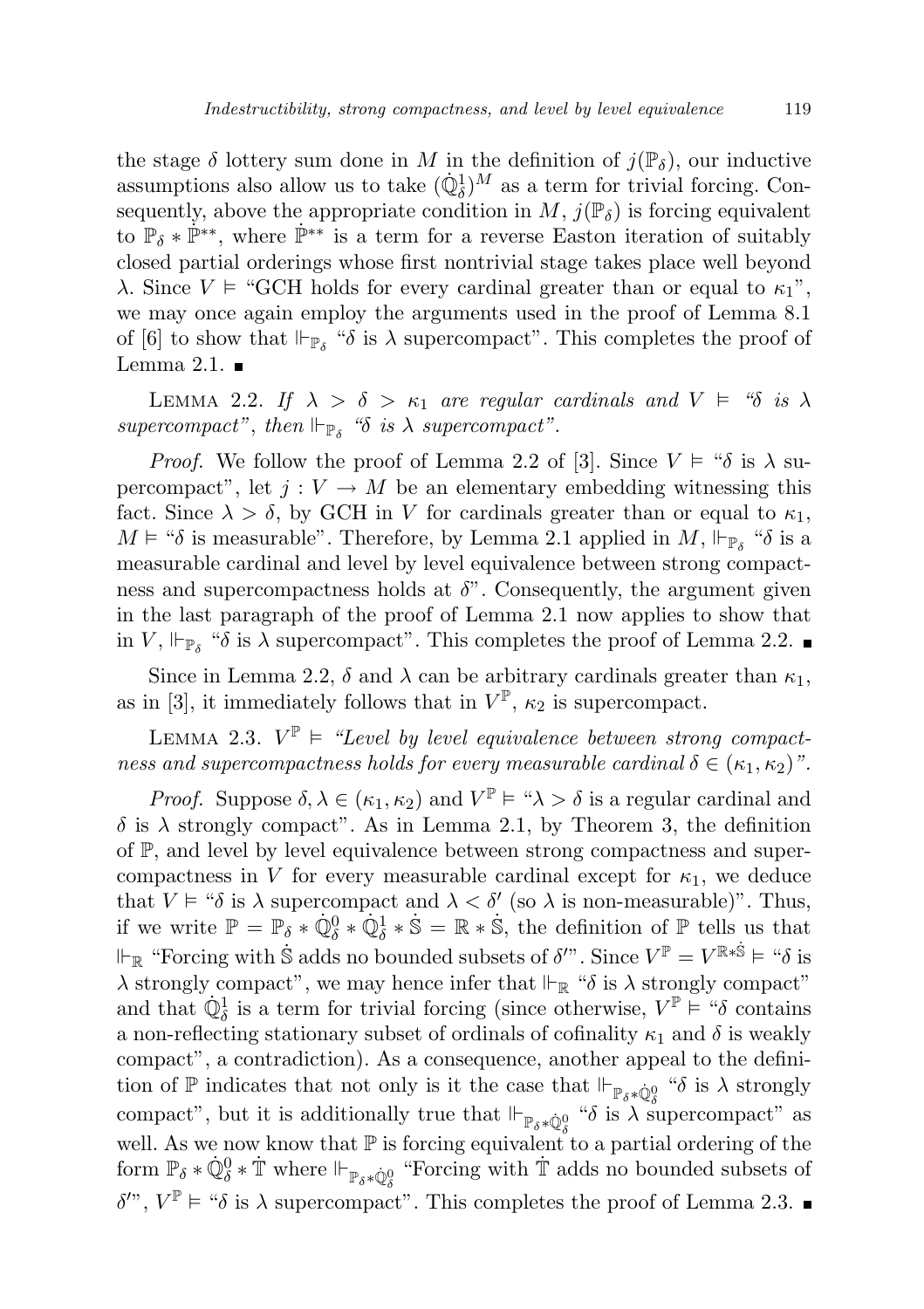LEMMA 2.4.  $V^{\mathbb{P}}$  = "No cardinal is supercompact up to a measurable cardinal". In fact,  $V^{\mathbb{P}} \models$  "No cardinal less than or equal to  $\kappa_1$  is supercompact up to an inaccessible cardinal".

*Proof.* Since  $V \models$  "No cardinal is supercompact up to a measurable cardinal" and  $\mathbb P$  admits a sufficiently small gap above  $\kappa_1$ , by Theorem 3,  $V^{\mathbb{P}}$  = "No cardinal greater than  $\kappa_1$  is supercompact up to a measurable cardinal". Since the first nontrivial stage of forcing in  $\mathbb P$  occurs at the least V-inaccessible cardinal greater than  $\kappa_1$  and  $V \models$  "No cardinal less than or equal to  $\kappa_1$  is supercompact up to an inaccessible cardinal",  $V^{\mathbb{P}} \models$  "No cardinal less than or equal to  $\kappa_1$  is supercompact up to an inaccessible cardinal". This completes the proof of Lemma 2.4.  $\blacksquare$ 

LEMMA 2.5.  $V^{\mathbb{P}} \models$  "Level by level equivalence between strong compactness and supercompactness holds for every measurable cardinal except for  $\kappa_1$ ".

*Proof.* Since  $V^{\mathbb{P}} \models \text{``}\kappa_2$  is supercompact", by Lemma 2.4,  $V^{\mathbb{P}} \models \text{``There}$ are no measurable cardinals greater than  $\kappa_2$ ". Thus, by Lemma 2.3,  $V^{\mathbb{P}}$ "Level by level equivalence between strong compactness and supercompactness holds for every measurable cardinal greater than  $\kappa_1$ ". In addition, as forcing with  $\mathbb P$  adds no bounded subsets of the least V-inaccessible cardinal greater than  $\kappa_1$  and  $V \models$  "Level by level equivalence between strong compactness and supercompactness holds for every measurable cardinal except for  $\kappa_1$  and no cardinal less than or equal to  $\kappa_1$  is supercompact up to an inaccessible cardinal",  $V^{\mathbb{P}} \models$  "Level by level equivalence holds for every measurable cardinal less than  $\kappa_1$  and  $\kappa_1$  is not supercompact up to an inaccessible cardinal". Finally, because  $V \models \text{``P is } \kappa_1$ -directed closed and  $\kappa_1$  is indestructibly strongly compact",  $V^{\mathbb{P}} \models \text{``}\kappa_1$  is a non-supercompact indestructibly strongly compact cardinal". We therefore now infer that  $V^{\mathbb{P}} \models$  "Level by level equivalence between strong compactness and supercompactness fails at  $\kappa_1$ ". This completes the proof of Lemma 2.5.

LEMMA 2.6.  $V^{\mathbb{P}} \models \text{``}\kappa_2 \text{''s strong compactness is indestructible under } \kappa_2$ directed closed forcing which is also  $(\kappa_2, \infty)$ -distributive".

*Proof.* Suppose  $\mathbb{Q} \in V^{\mathbb{P}}$  is such that  $V^{\mathbb{P}} \models \text{``}\mathbb{Q}$  is  $\kappa_2$ -directed closed and  $(\kappa_2, \infty)$ -distributive". Let  $\dot{\mathbb{Q}}$  be a canonical term for  $\mathbb{Q}$ , and let  $\lambda >$  $\max(|TC(\dot{Q})|, 2^{\kappa_2})$  be an arbitrary regular cardinal. Take  $j: V \to M$  as an elementary embedding witnessing the  $\lambda$  supercompactness of  $\kappa_2$ . By the choice of  $\lambda$  and the fact that  $V \vDash$  "No cardinal greater than  $\kappa_2$  is measurable",  $M \models \mathcal{K}_2$  is measurable and there are no measurable cardinals in the interval  $(\kappa_2, \lambda]$ ". Thus,  $\mathbb Q$  is allowed in the stage  $\kappa_2$  lottery sum held in  $M^{\mathbb P}$ in the definition of  $j(\mathbb{P})$ . We therefore assume without loss of generality that we are forcing above a condition which picks  $\mathbb Q$  in the stage  $\kappa_2$  lottery sum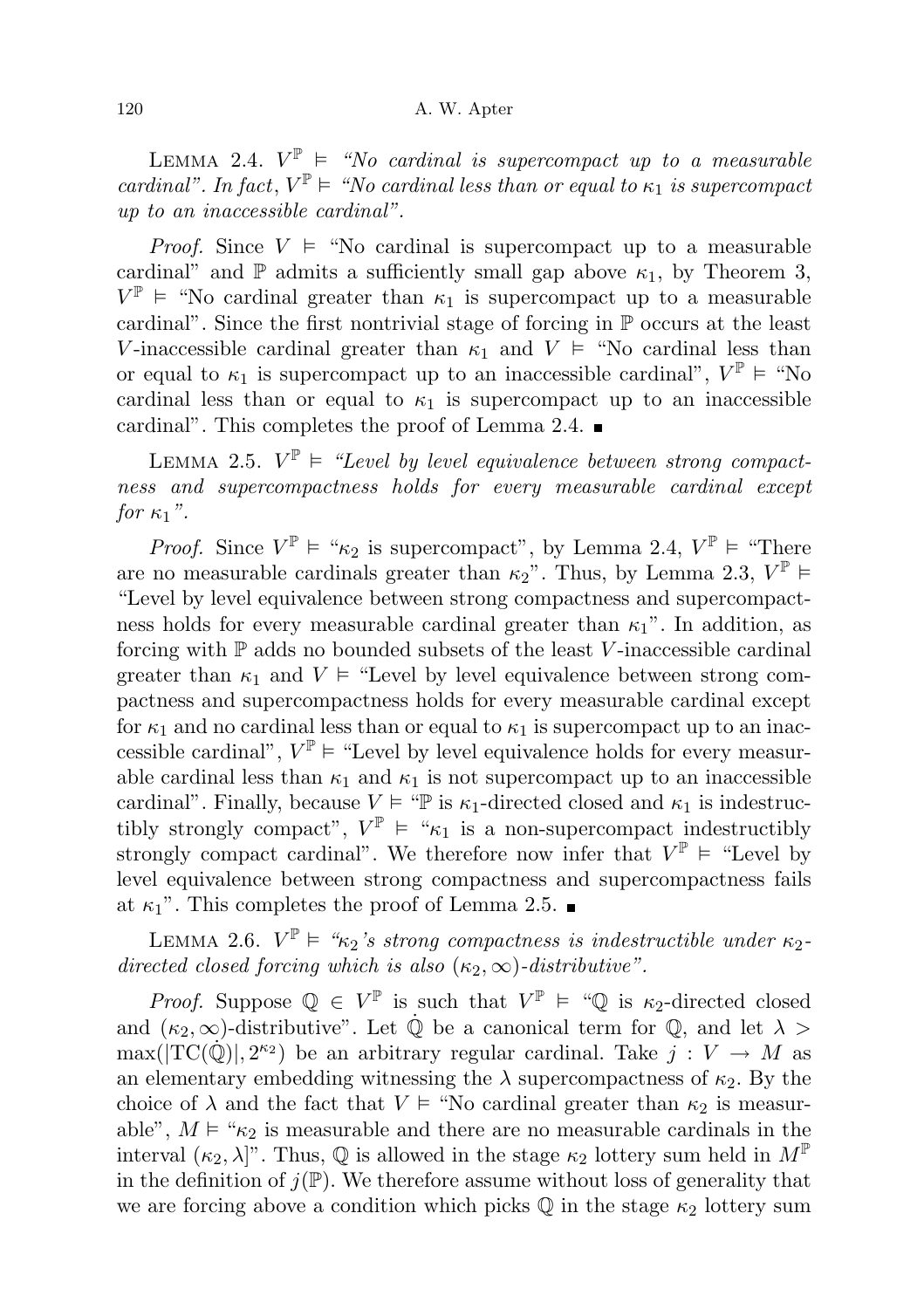held in  $M^{\mathbb{P}}$  in the definition of  $j(\mathbb{P})$ . We will consequently in what follows slightly abuse notation and replace any term for the stage  $\kappa_2$  lottery sum held in  $M^{\mathbb{P}}$  in the definition of  $j(\mathbb{P})$  with  $\dot{\mathbb{Q}}$ .

We consider two cases below.

CASE 1: In  $M$ ,  $\Vdash_{\mathbb{P} * \dot{\mathbb{Q}}}$  "Level by level equivalence between strong compactness and supercompactness holds at  $\kappa_2$ ". Under these circumstances, since  $\dot{\mathbb{Q}}_{\kappa_2}^1$  is a term for trivial forcing (our slight abuse of notation allows us to consider the terms  $\dot{\mathbb{Q}}$  and  $\dot{\mathbb{Q}}_{\kappa_2}^0$  as being the same), in M,  $j(\mathbb{P} * \dot{\mathbb{Q}})$  is forcing equivalent to  $\mathbb{P} * \dot{\mathbb{Q}} * \dot{\mathbb{R}} * j(\dot{\mathbb{Q}})$ , where the first nontrivial stage in the forcing denoted by  $\mathbb R$  takes place well after  $\lambda$ . Standard arguments, as given, e.g., in the proof of Lemma 8.3 of [6] now show that j lifts in  $V^{\mathbb{P}*\dot{\mathbb{Q}}}$  to  $j: V^{\mathbb{P} * \dot{\mathbb{Q}}}\to M^{j(\mathbb{P} * \dot{\mathbb{Q}})}$ , i.e.,  $V^{\mathbb{P} * \dot{\mathbb{Q}}}\models \text{``}\kappa_2$  is  $\lambda$  supercompact". This completes our discussion of Case 1.

CASE 2: In M,  $\Vdash_{\mathbb{P}*\dot{\mathbb{O}}}$  "Level by level equivalence between strong compactness and supercompactness fails at  $\kappa_2$ ". Under these circumstances, the proof of Lemma 2.6 is virtually identical to the proof of Lemma 2.3 of Apter–Sargsyan [8]. Specifically, because  $\lambda$  has been chosen large enough, we may assume by taking a normal measure over  $\kappa_2$  having trivial Mitchell rank that  $k : M \to N$  is an elementary embedding witnessing the measurability of  $\kappa_2$  definable in M such that  $N \vDash \kappa_2$  is not measurable". It is the case that if  $i: V \to N$  is an elementary embedding having critical point  $\kappa_2$ and for any  $x \subseteq N$  with  $|x| \leq \lambda$ , there is some  $y \in N$  such that  $x \subseteq y$  and  $N \models "|y| < i(\kappa_2)$ ", then i witnesses the  $\lambda$  strong compactness of  $\kappa_2$ . Using this fact, it is easily verifiable that  $i = k \circ j$  is an elementary embedding witnessing the  $\lambda$  strong compactness of  $\kappa_2$ . To complete our discussion of Case 2, we show that i lifts in  $V^{\mathbb{P} * \mathbb{Q}}$  to  $i: V^{\mathbb{P} * \mathbb{Q}} \to N^{i(\mathbb{P} * \mathbb{Q})}$ .

To do this, we use a modification of an argument originally due to Magidor, unpublished by him but found in, among other places, Lemma 8 of Apter–Hamkins [5]. The modification is due to Sargsyan. Note that throughout the course of the remainder of the proof of Lemma 2.6, we will refer readers to the construction given in Lemma 8 of [5] when relevant, and omit details already presented therein.

Let  $G_0$  be V-generic over  $\mathbb{P}$ , and let H be  $V[G_0]$ -generic over  $\mathbb{Q}$ . Write  $i(\mathbb{P}) = \mathbb{P} * \dot{\mathbb{P}}^1 * \dot{\mathbb{P}}^2 * \dot{\mathbb{P}}^3$ , where  $\dot{\mathbb{P}}^1$  is a term for the portion of the forcing defined from stage  $\kappa_2$  to stage  $k(\kappa_2)$ ,  $\dot{P}^2$  is a term for the forcing done at stage  $k(\kappa_2)$ , and  $\mathbb{P}^3$  is a term for the remainder of the forcing, i.e., the portion done after stage  $k(\kappa_2)$ . We will build in  $V[G_0][H]$  generic objects for the different portions of  $i(\mathbb{P})$ .

We begin by constructing an  $N[G_0]$ -generic object  $G_1$  for  $\mathbb{P}^1$ . The argument used is essentially the same as the one given in the construction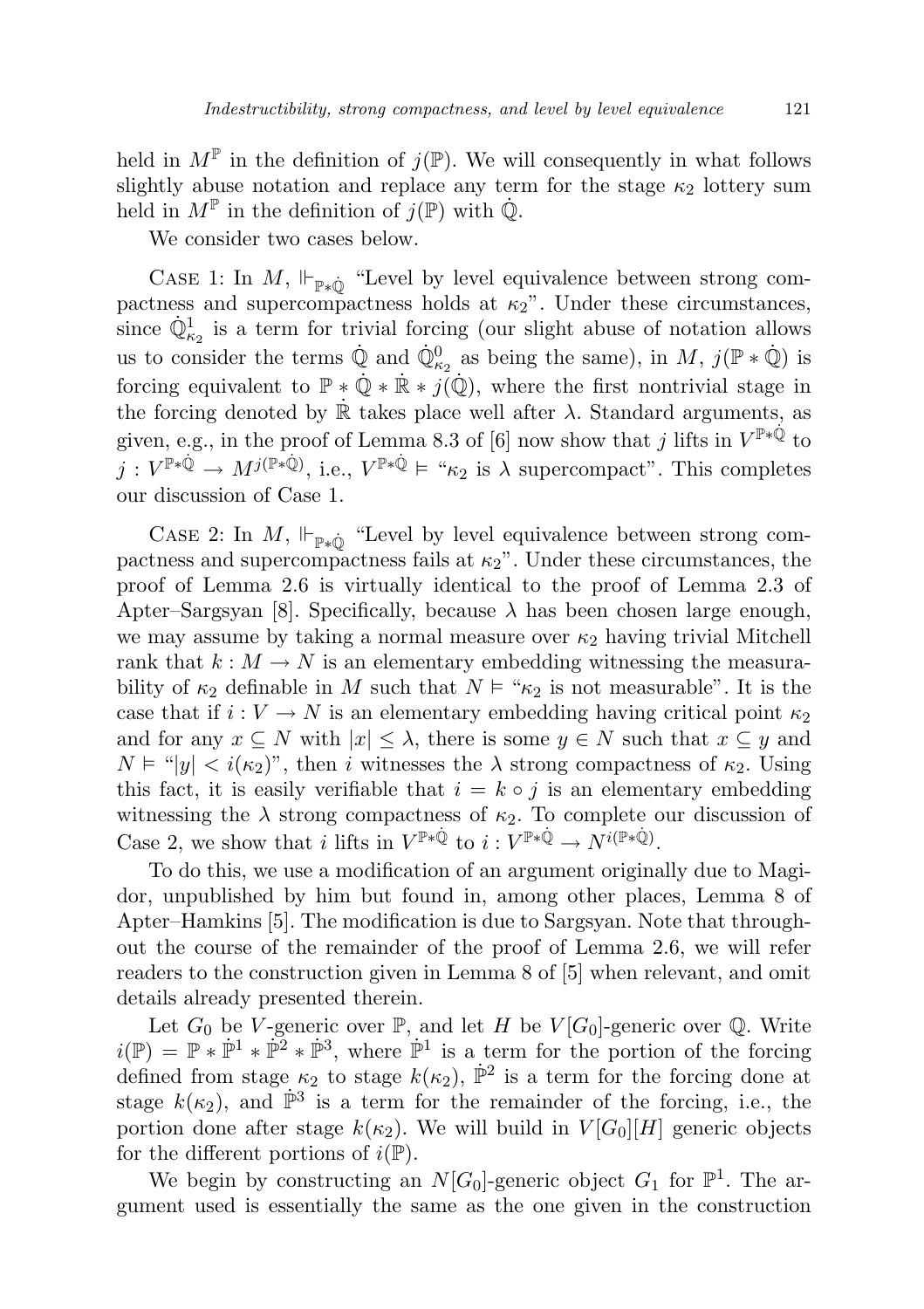of the generic object  $G_1$  found in Lemma 8 of [5] (and will therefore be carried out in  $M[G_0] \subseteq V[G_0] \subseteq V[G_0][H]$ ). Specifically, since  $N \models {\cal K}_2$ is not measurable", only trivial forcing is done at stage  $\kappa_2$  in N, which means that  $\mathbb{P}^1$  is forced to act nontrivially on ordinals in the open interval  $(\kappa_2, k(\kappa_2))$ . In addition, since GCH holds in N for cardinals greater than or equal to  $\kappa_1$  (as it does in V and M), standard counting arguments show that  $N[G_0] \models "|\mathbb{P}^1| = k(\kappa_2)$  and  $|\wp(\mathbb{P}^1)| = 2^{k(\kappa_2)} = k(\kappa_2^+)^n$ . Consequently, since GCH for cardinals greater than or equal to  $\kappa_1$  also implies that  $M \vDash "|k(\kappa_2^+)| = \kappa_2^+$ ", we may let  $\langle D_\alpha | \alpha < \kappa_2^+ \rangle$  be an enumeration in  $M[G_0]$  of the dense open subsets of  $\mathbb{P}^1$  present in  $N[G_0]$ . We then build in  $M[G_0]$  an  $N[G_0]$ -generic object  $G_1$  for  $\mathbb{P}^1$  by meeting in turn each member of  $\langle D_\alpha | \alpha < \kappa_2^+ \rangle$ , using the fact that  $\mathbb{P}^1$  is  $\prec \kappa_2^+$ -strategically closed in  $N[G_0]$ and  $M[G_0]$ . This strategic closure property of  $\mathbb{P}_1$  follows from the fact that standard arguments show  $N[G_0]$  remains  $\kappa_2$ -closed with respect to (both  $V[G_0]$  and)  $M[G_0]$ .

We next analyze the exact nature of  $\mathbb{P}^2$ . By the definition of  $\mathbb{P}$ , the closure properties of  $M$ , and the fact that we are in Case 2, we may write  $j(\mathbb{P} * \dot{\mathbb{Q}}) = \mathbb{P} * \dot{\mathbb{Q}} * \dot{\mathbb{Q}}' * \dot{\mathbb{R}} * j(\dot{\mathbb{Q}})$ , where  $\dot{\mathbb{Q}} * \dot{\mathbb{Q}}'$  is a term for the forcing taking place at stage  $\kappa_2$  in M and  $\dot{\mathbb{Q}}'$  is a term for the partial ordering which adds a non-reflecting stationary set of ordinals of cofinality  $\kappa_1$  to  $\kappa_2$ . By elementarity, since  $\mathbb{P}^2$  is a term for the forcing which takes place at stage  $k(\kappa_2)$  in N, we may write  $\mathbb{P}^2 = k(\mathbb{Q}) * k(\mathbb{Q}')$ . We will construct in  $M[G_0][H]$ generic objects for  $k(\mathbb{Q})$  and  $k(\mathbb{Q}')$ .

For  $k(\mathbb{Q})$ , we use an argument containing ideas due to Woodin, also presented in Theorem 4.10 of [14], Lemma 4.2 of Apter [2], Lemma 3.4 of Apter–Sargsyan [7], and Lemma 2.3 of [8]. First, note that since  $N$  is given by an ultrapower,  $N = \{k(h)(\kappa_2) \mid h : \kappa_2 \to M \text{ is a function}\}$ in M}. Further, since by the definition of  $G_1$ ,  $k''G_0 \subseteq G_0 * G_1$ , k lifts in both  $M[G_0]$  and  $M[G_0][H]$  to  $k : M[G_0] \to N[G_0][G_1]$ . From these facts, we may now show that  $k''H \subseteq k(\mathbb{Q})$  generates an  $N[G_0][G_1]$ -generic object  $G_2$  over  $k(\mathbb{Q})$ . Specifically, given a dense open subset  $D \subseteq k(\mathbb{Q})$ ,  $D \in N[G_0][G_1], D = i_{G_0 * G_1}(\dot{D})$  for some N-name  $\dot{D} = k(\vec{D})(\kappa_2)$ , where  $\vec{D} = \langle D_\alpha | \alpha < \kappa_2 \rangle$  is a function in M. We may assume that every  $D_\alpha$  is a dense open subset of  $\mathbb Q$ . Since  $\mathbb Q$  is  $(\kappa_2, \infty)$ -distributive, it follows that  $D' = \bigcap_{\alpha \leq \kappa_2} D_\alpha$  is also a dense open subset of Q. As  $k(D') \subseteq D$  and  $H \cap D' \neq \emptyset$ ,  $k''H \cap D \neq \emptyset$ . Thus,  $G_2 = \{p \in k(\mathbb{Q}) \mid \exists q \in k'' H [q \geq p]\},\$  which is definable in  $M[G_0][H]$ , is our desired  $N[G_0][G_1]$ -generic object over  $k(\mathbb{Q})$ . Then, since  $k(\mathbb{Q}')$  is in  $N[G_0][G_1][G_2]$  the partial ordering which adds a nonreflecting stationary set of ordinals of cofinality  $k(\kappa_1)$  to  $k(\kappa_2)$ , we know that  $N[G_0][G_1][G_2] \models "|k(\mathbb{Q}')| = k(\kappa_2)$  and  $|\wp(k(\mathbb{Q}'))| = 2^{k(\kappa_2)} = k(\kappa_2^+)^n$ . Hence, since  $N[G_0][G_1][G_2]$  remains  $\kappa_2$ -closed with respect to  $M[G_0][H]$ , which means  $k(\mathbb{Q}')$  is  $\prec \kappa_2^+$ -strategically closed in  $N[G_0][G_1][G_2]$  and  $M[G_0][H]$ ,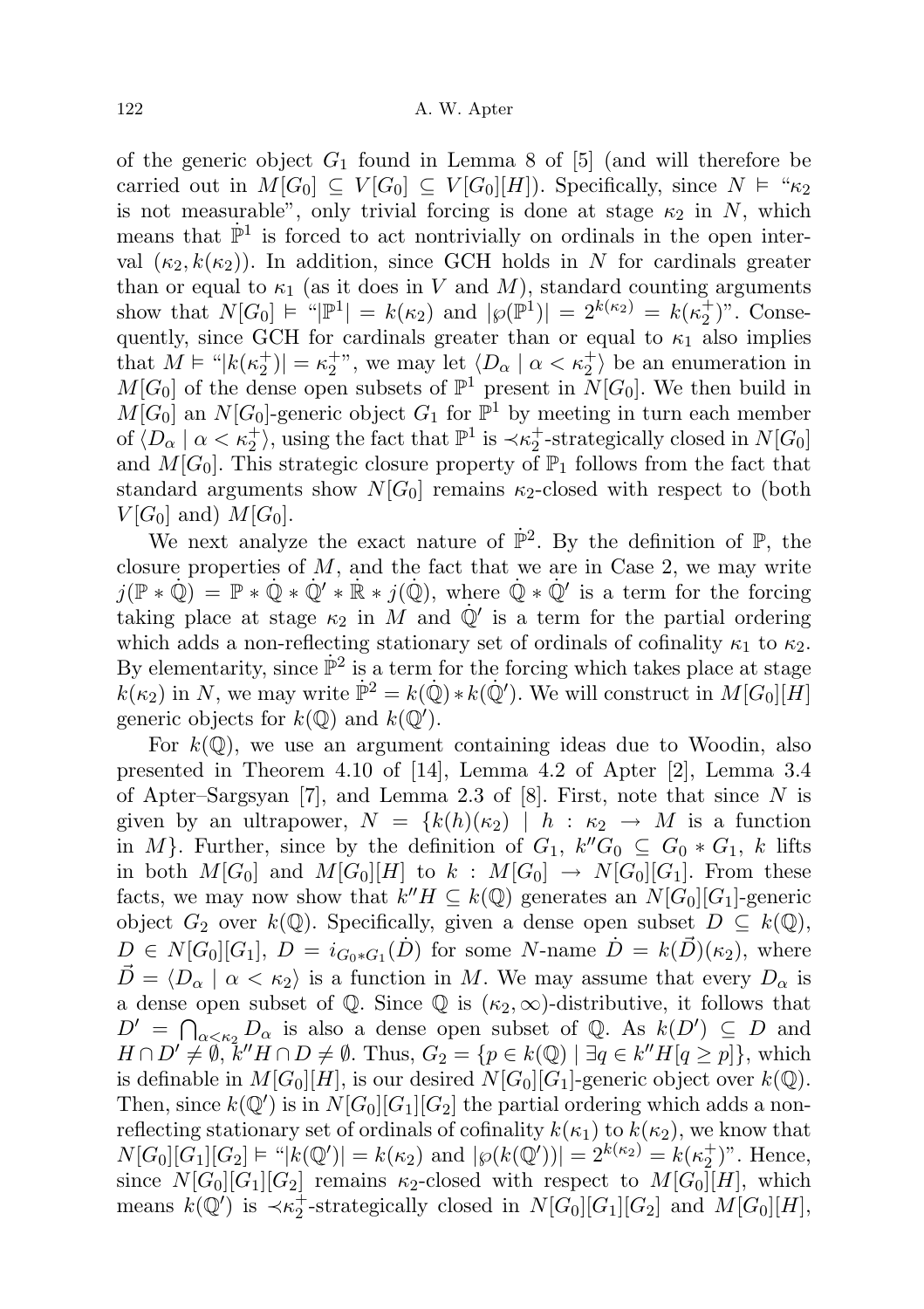the same argument used in the construction of  $G_1$  allows us to build in  $M[G_0][H]$  an  $N[G_0][G_1][G_2]$ -generic object  $G_3$  for  $k(\mathbb{Q}')$ .

We construct now (in  $V[G_0][H]$ ) an  $N[G_0][G_1][G_2][G_3]$ -generic object for  $\mathbb{P}^3$ . We do this by combining the term forcing argument found in Lemma 8 of [5] with the argument for the creation of a "master condition" found in Lemma 2 of [4]. Specifically, we begin by showing the existence of a term  $\tau \in M$  for a "master condition" for  $j(\mathbb{Q})$ , i.e., we show the existence of a term  $\tau \in M$  in the language of forcing with respect to  $j(\mathbb{P})$  such that in M,  $\mathbb{F}_{i(\mathbb{P})}$  " $\tau \in j(\mathbb{Q})$  extends every  $j(\dot{q})$  for  $\dot{q} \in \dot{H}$ ". We first note that since  $\mathbb P$  is  $\kappa_2$ -c.c. in both V and M, as  $\Vdash_{\mathbb{P}}$  " $\dot{\mathbb{Q}}$  is  $\kappa_2$ -directed closed and  $|\dot{\mathbb{Q}}| < \lambda$ ", the usual arguments show  $M[G_0][H]$  remains  $\lambda$ -closed with respect to  $V[G_0][H]$ . This means  $T = \{j(\dot{q}) \mid \exists r \in G_0[\langle r, q \rangle \in G_0 * H] \} \in M[G_0][H]$  has a name  $\dot{T} \in M$  such that in  $M$ ,  $\Vdash_{j(\mathbb{P})}$  " $|\dot{T}| < \lambda < j(\kappa_2)$ , any two elements of  $\dot{T}$ are compatible, and  $\dot{T}$  is a subset of a partial ordering (namely  $j(\dot{Q})$ ) which is  $j(\kappa_2)$ -directed closed". Thus, since  $M^{\lambda} \subseteq M$ ,  $\Vdash_{j(\mathbb{P})}$  "There is an upper bound for  $T^{\prime\prime}$ . A term  $\tau$  for this upper bound is as desired.

We work for the time being in  $M$ . Consider the "term forcing" partial ordering R ∗ (see Foreman [11] for the first published account of term forcing or Cummings [10, Section 1.2.5, p. 8]—the notion is originally due to Laver) associated with  $\mathbb{R} * j(\mathbb{Q})$ , i.e.,  $\sigma \in \mathbb{R}^*$  iff  $\sigma$  is a term in the forcing language with respect to  $\mathbb{P} * \mathbb{Q} * \mathbb{Q}'$  and  $\Vdash_{\mathbb{P} * \mathbb{Q} * \mathbb{Q}'} " \sigma \in \mathbb{R} * j(\mathbb{Q})"$ , ordered by  $\sigma_1 \geq \sigma_0$ iff  $\Vdash_{\mathbb{P}\ast\dot{\mathbb{Q}}\ast\dot{\mathbb{Q}}'}$  " $\sigma_1 \geq \sigma_0$ ". Note that  $\tau'$  defined as the term in the language of forcing with respect to  $\mathbb{P} * \dot{\mathbb{Q}} * \dot{\mathbb{Q}}'$  composed of the tuple all of whose members are forced to be the trivial condition, with the exception of the last member, which is  $\tau$ , is an element of  $\mathbb{R}^*$ .

Clearly,  $\mathbb{R}^* \in M$ . In addition, since  $V \models$  "No cardinal greater than  $\kappa_2$ is measurable", as in Case 1,  $M \models$  "The first stage at which  $\mathbb{R} * j(\mathbb{Q})$  is forced to do nontrivial forcing is greater than  $\lambda$ ". Thus,  $\Vdash_{\mathbb{P}*\hat{\mathbb{Q}}*\hat{\mathbb{Q}}'} \text{``}\mathbb{R} * j(\hat{\mathbb{Q}})$ is  $\prec \lambda^+$ -strategically closed", which, since  $M^{\lambda} \subseteq M$ , immediately implies that  $\mathbb{R}^*$  itself is  $\prec \lambda^+$ -strategically closed in both V and M. Further, since  $V^{\mathbb{P}} \models \text{``}|\mathbb{Q}| \prec \lambda$ ", in M,  $\Vdash_{\mathbb{P}*\dot{\mathbb{Q}}*\dot{\mathbb{Q}}'} \text{``}|\dot{\mathbb{R}}*j(\dot{\mathbb{Q}})| \prec j(\lambda)$ ". Also, by GCH for cardinals greater than or equal to  $\kappa_1$  in both V and M and the fact that  $j$  may be assumed to be given via an ultrapower embedding by a normal measure over  $P_{\kappa_2}(\lambda)$ ,  $|j(\lambda^+)| = |\{f \mid f : P_{\kappa_2}(\lambda) \to \lambda^+| = |[\lambda^+]^{\lambda}| = \lambda^+$  and  $\Vdash_{\mathbb{P}*\mathbb{Q}*\mathbb{Q}'}$  " $|\wp(\mathbb{R} * j(\mathbb{Q}))| < 2^{j(\lambda)} = j(\lambda^+)$ ". Therefore, since as in the footnote given in the proof of Lemma 8 of [5], we may assume that  $\mathbb{R}^*$  has cardinality less than  $j(\lambda)$  in M, we may let  $\langle D_{\alpha} | \alpha < \lambda^+ \rangle \in V$  be an enumeration of the dense open subsets of  $\mathbb{R}^*$  present in M. It is then possible using the  $\prec \lambda^+$ -strategic closure of  $\mathbb{R}^*$  in V and the argument employed in the construction of  $G_1$  to build in V an M-generic object  $G_4^*$  for  $\mathbb{R}^*$  containing  $\tau'$ .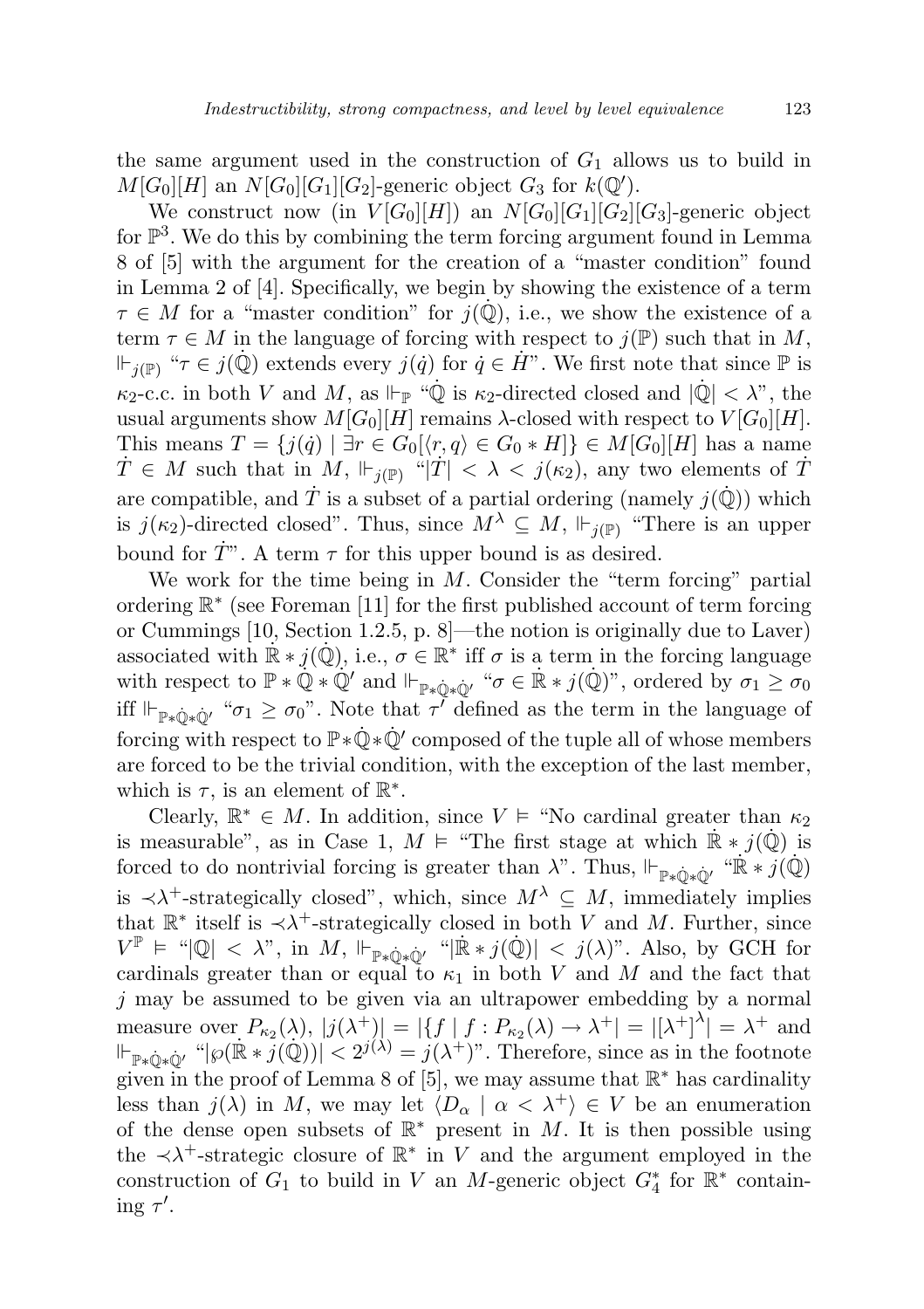Note now that since  $N$  is given by an ultrapower of  $M$  via a normal measure over  $\kappa_2$ , Fact 2 of Section 1.2.2 of [10] tells us that  $k''G_4^*$  generates an N-generic object  $G_4^{**}$  over  $k(\mathbb{R}^*)$  containing  $k(\tau')$ . By elementarity,  $k(\mathbb{R}^*)$ is the term forcing in N defined with respect to  $k(j(\mathbb{P})_{\kappa_2+1}) = \mathbb{P} * \mathbb{P}^1 * \mathbb{P}^2$ . Therefore, since  $i(\overline{\mathbb{P}}*\dot{\mathbb{Q}}) = k(j(\mathbb{P}*\dot{\mathbb{Q}})) = \mathbb{P}*\dot{\mathbb{P}}^1*\dot{\mathbb{P}}^2*\dot{\mathbb{P}}^3$ ,  $G_4^{**}$  is N-generic over  $k(\mathbb{R}^*)$ , and  $G_0 * G_1 * G_2 * G_3$  is  $k(\mathbb{P} * \mathbb{Q})$ -generic over N, Fact 1 of Section 1.2.5 of [10] (see also [11]) tells us that for  $G_4 = \{i_{G_0 * G_1 * G_2 * G_3}(\sigma) \mid \sigma \in G_4^{**}\}\, G_4$  is  $N[G_0][G_1][G_2][G_3]$ -generic over  $\mathbb{P}^3$ . In addition, since the definition of  $\tau$  tells us that in M, the statement " $\langle p, \dot{q} \rangle \in j(\mathbb{P} * \dot{\mathbb{Q}})$  implies that  $\langle p, \dot{q} \rangle \Vdash_{j(\mathbb{P} * \dot{\mathbb{Q}})} \dot{\mathcal{T}} \geq$  $\dot{q}$ <sup>'</sup>" is true, by elementarity, in N, the statement " $\langle p, \dot{q} \rangle \in k(j(\mathbb{P} * \dot{\mathbb{Q}}))$  implies that  $\langle p, \dot{q} \rangle \Vdash_{k(j(\mathbb{P} * \mathbb{Q}))} {}^{\dot{\mathcal{E}}} k(\tau) \geq \dot{q}$ '" is true. In other words, since  $k \circ j = i$ , in N, the statement " $\langle p, \dot{q} \rangle \in i(\mathbb{P} * \dot{\mathbb{Q}})$  implies that  $\langle p, \dot{q} \rangle \Vdash_{i(\mathbb{P} * \dot{\mathbb{Q}})} 'k(\tau) \geq \dot{q}'$ " is true. Thus, in N,  $k(\tau)$  functions as a term for a "master condition" for  $i(\dot{\mathbb{Q}})$ , so since  $G_4^{**}$  contains  $k(\tau')$ , the construction of all of the above generic objects immediately shows that  $i''(G_0 * H) \subseteq G_0 * G_1 * G_2 * G_3 * G_4$ . This means that i lifts in  $V^{\mathbb{P}*\dot{\mathbb{Q}}}$  to  $i: V^{\mathbb{P}*\dot{\mathbb{Q}}}\to N^{i(\mathbb{P}*\dot{\mathbb{Q}})}$ , i.e.,  $V^{\mathbb{P}*\dot{\mathbb{Q}}} \models \text{``}\kappa_2$  is  $\lambda$ strongly compact". This completes our discussion of Case 2.

We now see that regardless if Case 1 or Case 2 holds,  $V^{\mathbb{P}*\dot{\mathbb{Q}}} \models \text{``}\kappa_2$  is  $\lambda$  strongly compact". Since  $\lambda$  was arbitrary, this completes the proof of Lemma 2.6.  $\blacksquare$ 

LEMMA 2.7.  $V^{\mathbb{P}} \models \mathcal{L}_{k_1}$  and  $\kappa_2$  are the first two strongly compact cardinals".

Proof. It follows by Ketonen's characterization of strong compactness given in [16] that any cardinal which is strongly compact up to a strongly compact cardinal is itself strongly compact. Thus, since  $V \models \text{``}\kappa_1$  is the first strongly compact cardinal", it must be the case that for any  $\delta < \kappa_1, V \models$  " $\delta$ is not strongly compact up to  $\kappa_1$ ". In addition, as we observed in the proof of Lemma 2.5,  $\mathbb P$  is  $\kappa_1$ -directed closed, and so cannot force a new degree of strong compactness for any  $\delta < \kappa_1$ . Therefore, since  $V \models \text{``}\kappa_1$  is both indestructibly strongly compact and the first strongly compact cardinal",  $V^{\mathbb{P}} \models \text{``}\kappa_1$  is both indestructibly strongly compact and the first strongly compact cardinal". Next, if  $\delta \in (\kappa_1, \kappa_2)$  is such that  $V^{\mathbb{P}} \models ``\delta$  is measurable", then because  $\mathbb P$  admits a sufficiently small gap above  $\kappa_1$ , by Theorem 3,  $V \models \text{``$\delta$ is measurable''}.$  Hence, because by its definition,  $\mathbb P$  is mild with respect to  $\delta$ , Theorem 3 also tells us that forcing with  $\mathbb P$  cannot create any new degrees of strong compactness of  $\delta$ . As  $V \vDash$  "No cardinal  $\delta \in (\kappa_1, \kappa_2)$ " is strongly compact", we may consequently infer that  $V^{\mathbb{P}} \models$  "No cardinal"  $\delta \in (\kappa_1, \kappa_2)$  is strongly compact". Since we have already seen that  $V^{\mathbb{P}} \models \text{``}\kappa_2$ is supercompact",  $\vec{V}^{\mathbb{P}} \models \alpha_{\kappa_2}$  is the second strongly compact cardinal". This completes the proof of Lemma 2.7.  $\blacksquare$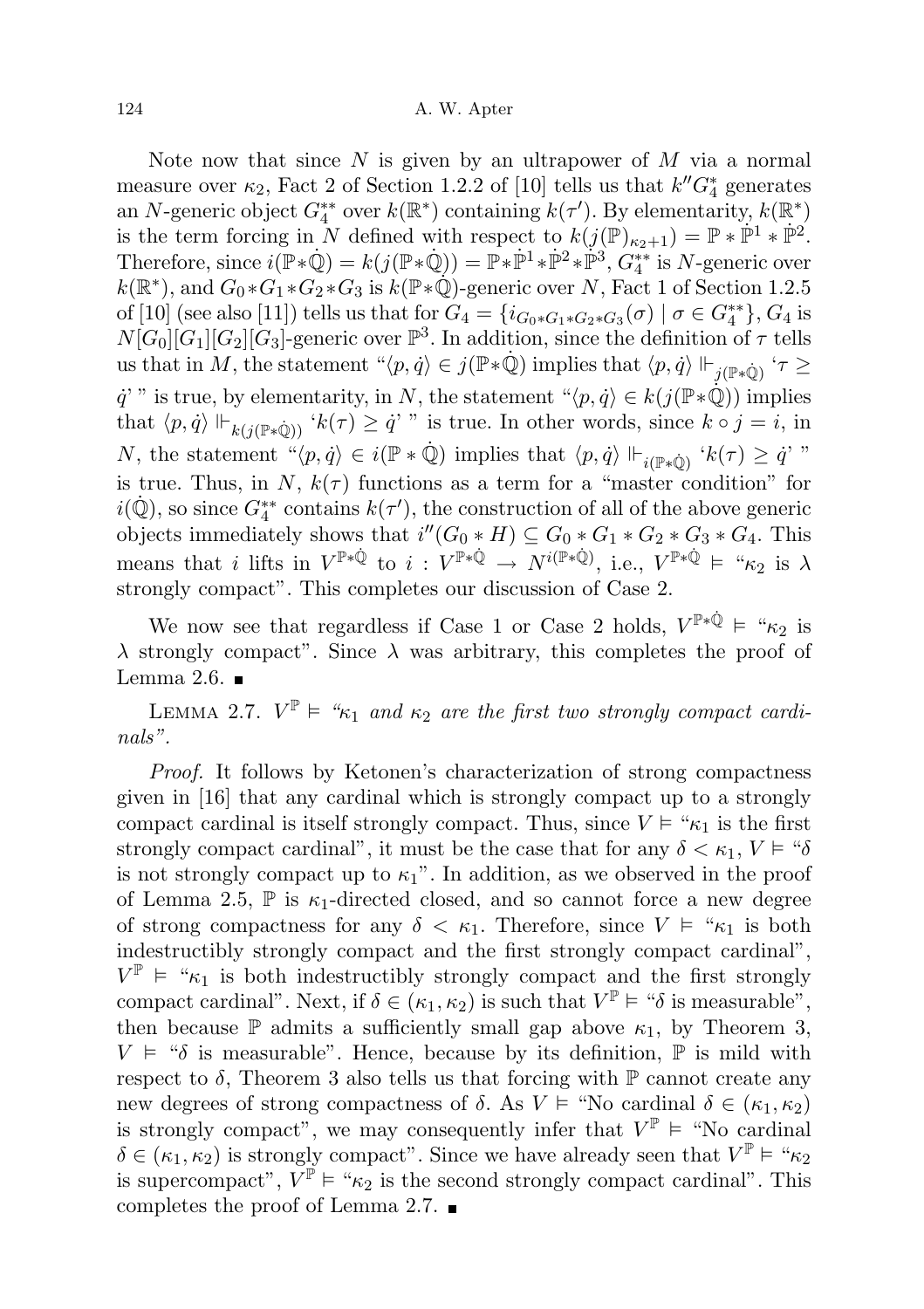Since  $V \models " \kappa_1$  is a limit of measurable cardinals and  $\mathbb P$  is  $\kappa_1$ -directed closed",  $V^{\mathbb{P}} \models \mathcal{K}_1$  is a limit of measurable cardinals". Therefore, by taking  $\overline{V} = V^{\mathbb{P}}$ , Lemmas 2.1–2.7, their proofs, and the intervening remarks complete the proof of Theorem 2.

Theorem 2 leaves open some interesting questions, which we pose in conclusion to this paper. In particular, is it possible to prove an analogue of Theorem 2 for two strongly compact cardinals in which the large cardinal structure of the model constructed has fewer restrictions? Is it possible to prove an analogue of Theorem 2 for two strongly compact cardinals in which  $\kappa_2$ 's strong compactness is indestructible under arbitrary  $\kappa_2$ -directed closed forcing? Is it possible to prove an analogue of Theorem 2 for two strongly compact cardinals in which  $\kappa_2$  is indestructibly supercompact? Is it possible to prove an analogue of Theorem 2 in which the model constructed contains more than two strongly compact cardinals?

Acknowledgements. The author's research was partially supported by PSC-CUNY grants and CUNY Collaborative Incentive grants. In addition, the author wishes to thank the referee for helpful comments, suggestions, and corrections which have been incorporated into the current version of the paper.

## References

- [1] A. Apter, Level by level equivalence and strong compactness, Math. Logic Quart. 50  $(2004), 51-64.$
- [2] —, Some remarks on indestructibility and Hamkins' lottery preparation, Arch. Math. Logic 42 (2003), 717–735.
- [3] —, Supercompactness and level by level equivalence are compatible with indestructibility for strong compactness, ibid. 46 (2007), 155–163.
- [4] A. Apter and M. Gitik, The least measurable can be strongly compact and indestructible, J. Symbolic Logic 63 (1998), 1404–1412.
- [5] A. Apter and J. D. Hamkins, Exactly controlling the non-supercompact strongly compact cardinals, ibid. 68 (2003), 669–688.
- $[6] \quad -,-$ , Indestructibility and the level-by-level agreement between strong compactness and supercompactness, ibid. 67 (2002), 820–840.
- [7] A. Apter and G. Sargsyan, Identity crises and strong compactness III: Woodin cardinals, Arch. Math. Logic 45 (2006), 307–322.
- $[8] \quad -,-$ , Universal indestructibility for degrees of supercompactness and strongly compact cardinals, ibid. 47 (2008), 133–142.
- [9] A. Apter and S. Shelah, On the strong equality between supercompactness and strong compactness, Trans. Amer. Math. Soc. 349 (1997), 103–128.
- [10] J. Cummings, A model in which GCH holds at successors but fails at limits, ibid. 329 (1992), 1–39.
- [11] M. Foreman, More saturated ideals, in: Cabal Seminar 79-81, Lecture Notes in Math. 1019, Springer, Berlin, 1983, 1–27.